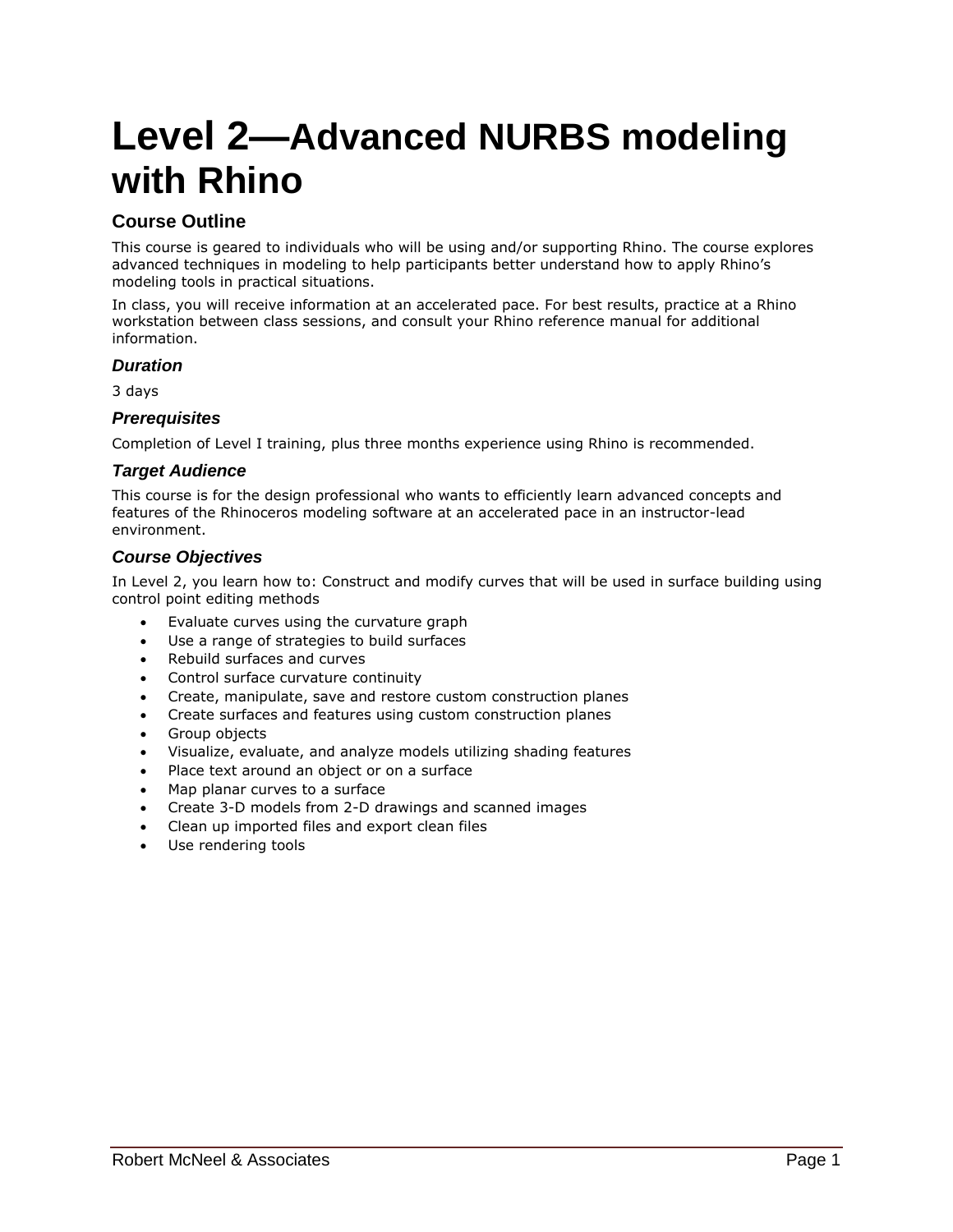# *Curriculum*

### *Day 1—AM PM*

### **Productivity Tools and**

Rhino's customization tools make it easy to create and modify toolbars and buttons. Adding to the flexibility is the ability to combine commands into macros to accomplish more complex tasks. In addition to toolbar customization, it is possible to set up command aliases and shortcut keys to accomplish tasks in Rhino.

After a brief warm-up exercise, the following concepts will be covered:

- Customize toolbars and toolbar collections
- Create simple macros
- Load and run scripts
- Load plug-ins

### **NURBS Concepts**

Gaining an understanding of NURBS structure is useful in deciding which strategies to use when creating or editing geometry. The second part of the morning session will focus on the following concepts.

- NURBS topology
- Continuity
- Using curvature graphs

# *Day 2—AM PM*

### **Advanced surfacing**

A general approach to modeling is the focus of this session with the following topics discussed:

- Create surfaces and features using custom construction planes
- Group objects
- Visualize, evaluate, and analyze models utilizing shading features
- Using History

### **Surface Continuity**

The continuity characteristics for curves can also be also applied to surfaces. Rhino takes advantage of the OpenGL display capability to create false color displays for checking curvature and continuity within and between surfaces. Surface continuity concepts will be covered in the afternoon session including:

- Use of a range of strategies to build surfaces
- Rebuilding surfaces and curves
- Controlling surface curvature continuity
- Analyzing surface continuity

### **More advanced surfacing**

This session focuses on some very specific modeling problems that make use of the continuity tools. Specifically making surfaces that have a crease at one that gradually changes to a smooth transition at the other end and making a cutout scoop on a free-form surface.